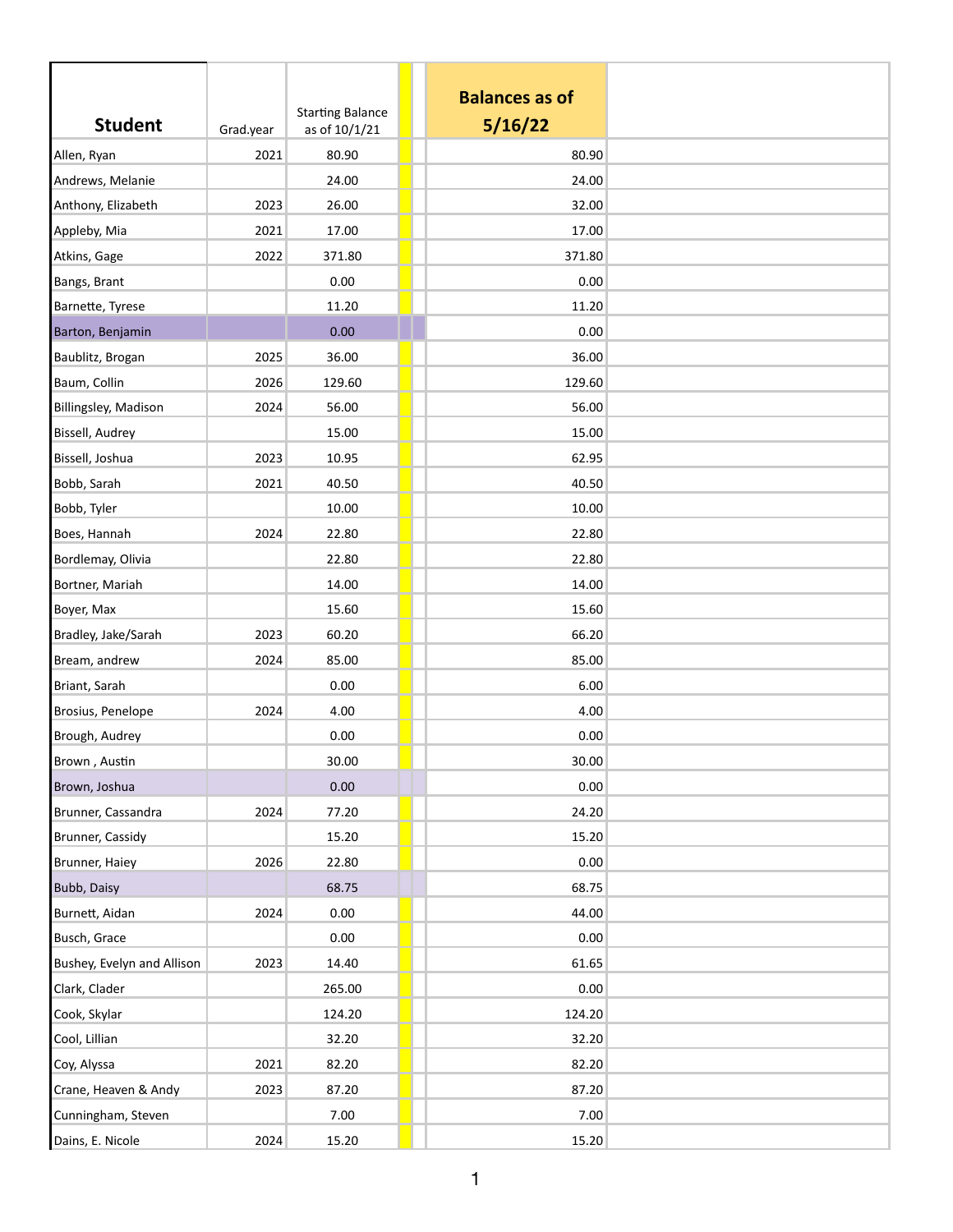| Debolt, Emma               |      | 90.20  | 90.20  |
|----------------------------|------|--------|--------|
| Decker, Garrettson         |      | 22.20  | 22.20  |
| Decker, Makayla            | 2021 | 0.00   | 0.00   |
| Deffenbaugh, Rachael       | 2023 | 0.00   | 0.00   |
| Deiter, Ashley             |      | 55.80  | 55.80  |
| Desenberg, Logan           |      | 47.40  | 47.40  |
| Deugman, Virginia          |      | 19.40  | 19.40  |
| Dohner, Forrest / Logan    | 2023 | 0.00   | 6.00   |
| Dolly, Harley              |      | 35.20  | 35.20  |
| Donnelly, Emily            |      | 14.00  | 14.00  |
| Dunkle, Ashley             |      | 17.00  | 17.00  |
| Easton, Mason              |      | 150.00 | 208.75 |
| Engle, , Jordan            |      | 0.00   | 6.00   |
| Eppley, Aiden              |      | 7.60   | 7.60   |
| Falck, Ella/avary          | 2023 | 0.00   | 26.25  |
| Fallinger, Haylie          |      | 45.70  | 45.70  |
| Fauth, Lydia               | 2023 | 0.00   | 0.00   |
| Fennicle, Quinn            | 2023 | 0.00   | 0.00   |
| Fetrow, Abby/ella          | 2025 | 59.00  | 0.00   |
| Fishel, Faith              |      | 68.15  | 68.15  |
| Fleagle, Braden            | 2023 | 0.75   | 0.75   |
| Fletcher, Jordan           |      | 7.50   | 7.50   |
| Ford, erin                 | 2023 | 12.00  | 12.00  |
| Fox, Madalynn              | 2024 | 4.00   | 0.00   |
| Fraker, Sarah              | 2021 | 0.00   | 0.00   |
| Freeburn, Emma             | 2025 | 52.75  | 52.75  |
| Freeburn, Madison          | 2023 | 20.30  | 20.30  |
| Freed, Devin               |      | 0.40   | 0.40   |
| Freed, Marissa             | 2021 | 0.70   | 0.70   |
| Freed, Nathaniel           |      | 39.70  | 39.70  |
| French, Allison            |      | 5.25   | 5.25   |
| Furlow, Valerie            |      | 9.15   | 9.15   |
| Galino, Gabby              |      | 0.00   | 13.50  |
| Gallagher, Karli/Nathaniel | 2023 | 94.65  | 18.00  |
| Gard, A'Marie              | 2023 | 27.00  | 27.00  |
| Garverick, Harrison        | 2023 | 0.00   | 18.75  |
| Gates, Kourtney            | 2021 | 61.20  | 61.20  |
| Gelbaugh, Hannah           | 2024 | 22.80  | 22.80  |
| Gessner, Katie             | 2023 | 0.00   | 0.00   |
| Gilbert, Seth              | 2023 | 5.50   | 5.50   |
| Glasser, Madison           |      | 0.00   | 21.00  |
| Glatfelter, Peyton-MOVING  |      | 119.80 | 119.80 |
| Golden, Mackenzie          | 2023 | 4.00   | 10.00  |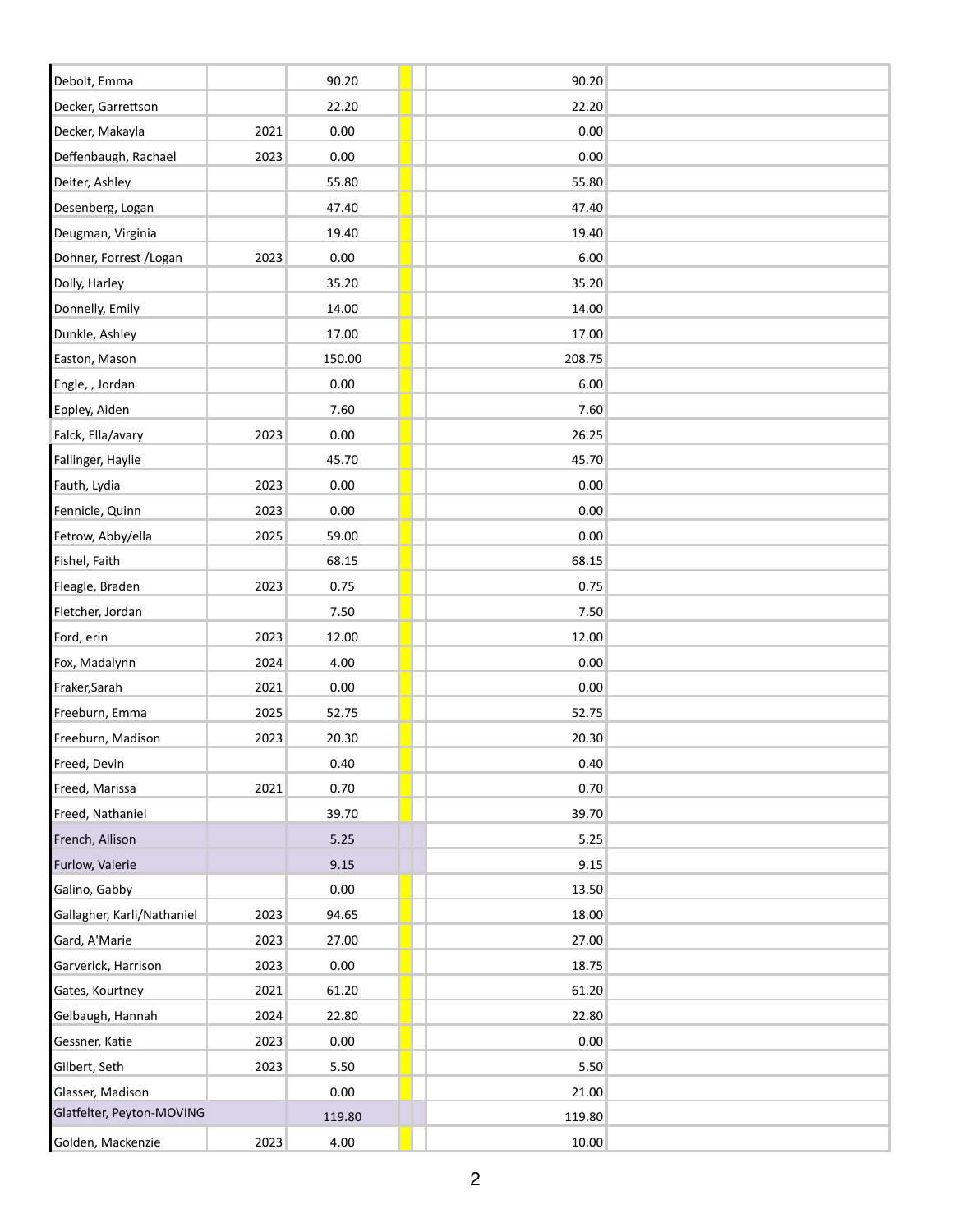| Grace, Dylan       | 2024 | 22.60    | 22.60  |  |
|--------------------|------|----------|--------|--|
| Grace, Trenton     |      | 0.00     | 0.00   |  |
| Graybill, Jace     | 2021 | 0.00     | 0.00   |  |
| Greenawalt, Emma   |      | 20.40    | 20.40  |  |
| Grice, Kateri      |      | 6.00     | 6.00   |  |
| Gricks, Ava        |      | $0.00\,$ | 0.00   |  |
| Grim, Fiona        |      | 12.00    | 37.00  |  |
| Grimm, Sidney      |      | 15.00    | 15.00  |  |
| Grimm, Jackson     |      | 0.00     | 6.00   |  |
| Guarnieri, Jacob   | 2024 | 72.25    | 78.25  |  |
| Harlacher, Sophie  | 2025 | 7.60     | 7.60   |  |
| Harley, Chloe      |      | 80.25    | 80.25  |  |
| Harper, Michael    | 2021 | 26.00    | 26.00  |  |
| Harriman, Lauren   |      | 31.15    | 0.00   |  |
| Harring, Elayna    | 2024 | 199.10   | 199.10 |  |
| Hawley, Wade       |      | 114.00   | 114.00 |  |
| Heckman, Alex      | 2023 | 4.00     | 4.00   |  |
| Hein, Nadalee      | 2023 | 158.45   | 298.20 |  |
| Henry, Kayla       | 2023 | 161.80   | 44.05  |  |
| Hermany, Sara      |      | 15.20    | 15.20  |  |
| Hertz, Abbey       | 2022 | 14.00    | 14.00  |  |
| Hess, Makayle      | 2025 | 0.00     | 0.00   |  |
| Hill, Arabella     |      | 15.20    | 15.20  |  |
| Hoffman, Brielle   | 2024 | 35.00    | 35.00  |  |
| Hoffner, Josh/Abby | 2023 | 32.40    | 54.65  |  |
| Holland, Madelyn   |      | 189.75   | 189.75 |  |
| Holobowicz, Sierra |      | 0.00     | 0.00   |  |
| Honafius, Leeland  |      | 68.00    | 68.00  |  |
| Hoover, Zach       |      | 529.85   | 529.85 |  |
| Horan, Garrett     | 2022 | 6.25     | 6.25   |  |
| Hoverter, Alisa    | 2023 | 85.45    | 97.95  |  |
| Huth, Nick         | 2021 | 7.00     | 7.00   |  |
| Iachini, Layla     |      | 56.80    | 56.80  |  |
| Ingraham, Megan    | 2023 | 24.20    | 30.20  |  |
| Jacobs, Kawena     | 2022 | 60.00    | 60.00  |  |
| jacobs, matthew    | 2023 | 23.55    | 66.55  |  |
| Jones, Danielle    |      | 22.80    | 22.80  |  |
| Karns, Tori        |      | 32.00    | 32.00  |  |
| Kauffman, John     |      | 0.00     | 0.00   |  |
| Kazakavich, sam    | 2025 | 157.10   | 0.00   |  |
| Kennedy, Noah      | 2022 | 4.00     | 4.00   |  |
| Ketterer, Maggie   | 2021 | 0.00     | 0.00   |  |
| Kieffer, Kim       | 2022 | 115.80   | 0.00   |  |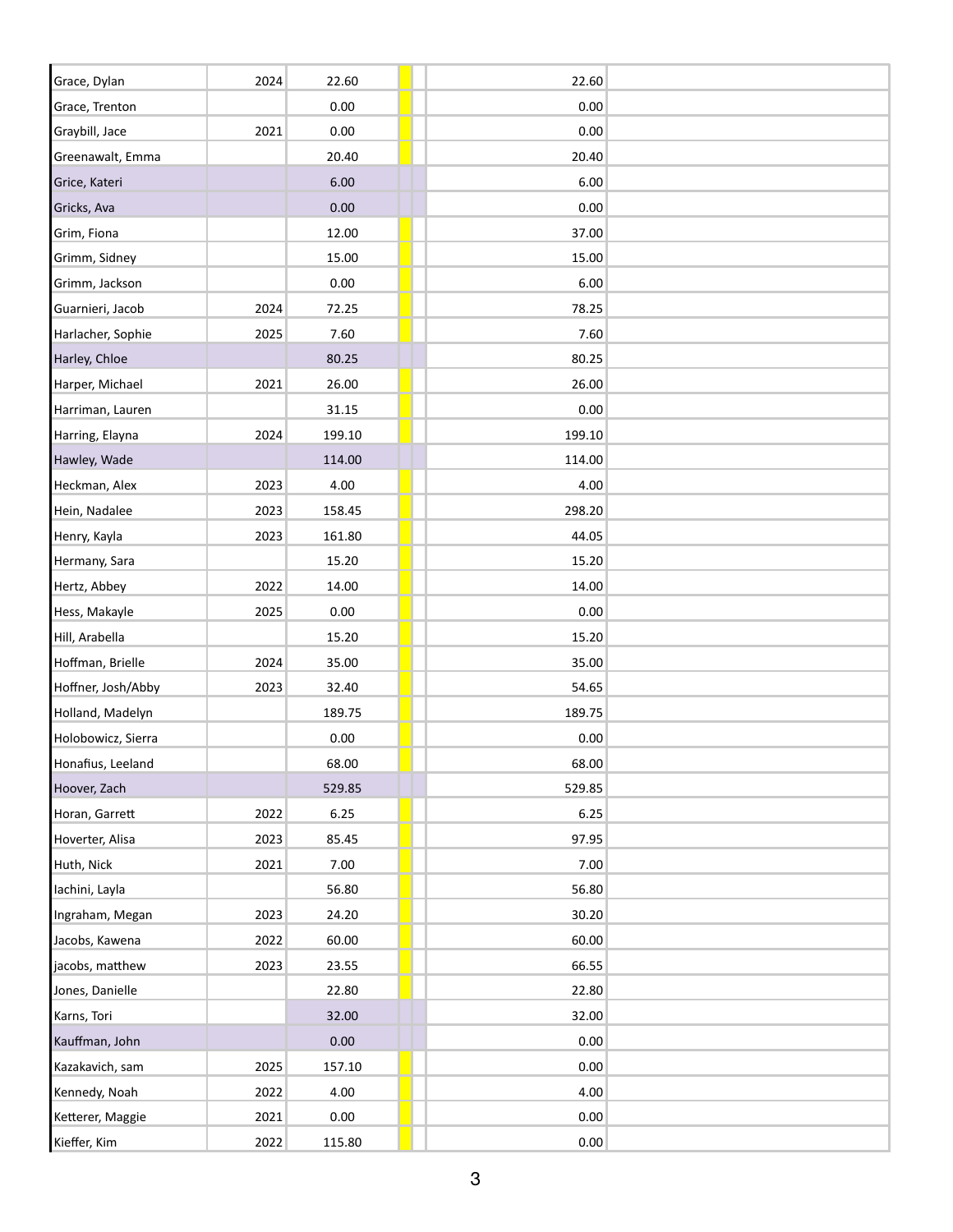| Kimmel, Katherine      | 2021 | 0.00   | 0.00   |
|------------------------|------|--------|--------|
| Kirkland, Elizabeth    | 2023 | 83.25  | 83.25  |
| Kline, Zachary         | 2023 | 47.50  | 47.50  |
| Krebs, Crystal         |      | 27.00  | 27.00  |
| Kreider, Zoe           | 2023 | 0.00   | 0.00   |
| Kreiger, Hannah        |      | 0.00   | 0.00   |
| Kreiger, Ryan          |      | 0.00   | 0.00   |
| Kreiger, Sarah         |      | 0.00   | 0.00   |
| Kunkle, Madison        |      | 0.00   | 0.00   |
| Kunkle, Taylor         |      | 51.00  | 51.00  |
| Lake, Aiden            | 2023 | 0.00   | 0.00   |
| Landis, Madison/Morgan |      | 0.00   | 0.00   |
| Landis, Makenna        | 2021 | 0.00   | 0.00   |
| Langley, Samantha      |      | 35.00  | 35.00  |
| Latchaw, Bryan         |      | 20.00  | 20.00  |
| Latta, Beth            |      | 120.00 | 120.00 |
| Letner, Makayla        |      | 4.80   | 4.80   |
| Lieb, Shay             |      | 25.00  | 25.00  |
| Leopardi, Emily        | 2021 | 4.00   | 4.00   |
| Liberatore, Nick       |      | 0.00   | 29.00  |
| Long, Olivia           | 2025 | 6.00   | 6.00   |
| Long, Shyanne          | 2026 | 2.40   | 2.40   |
| Long, Thomas           | 2023 | 30.40  | 30.40  |
| Lusk, Addy             | 2023 | 20.00  | 38.00  |
| Lynes, Kayce           | 2021 | 63.95  | 63.95  |
| Maclay, Connor         | 2025 | 75.70  | 75.70  |
| Mains, Olivia/Owen     | 2025 | 52.80  | 52.80  |
| Mann, Galen            |      | 78.75  | 78.75  |
| Markle, Chloe/Amber    | 2024 | 322.00 | 155.00 |
| May, Kaitlyn           |      | 101.60 | 101.60 |
| Maylock, Ally          |      | 118.75 | 118.75 |
| Maynard, Aaron         | 2025 | 91.00  | 0.00   |
| Maynard, Evan          |      | 0.00   | 6.00   |
| McCartney, Liam        | 2024 | 61.25  | 148.50 |
| McClintock, Vada       |      | 11.25  | 11.25  |
| McConnell, Kayla       |      | 85.40  | 85.40  |
| McCoy, Taegan          | 2021 | 2.00   | 2.00   |
| McGlynn, Karly         |      | 6.00   | 6.00   |
| Michaels, Kayla        |      | 108.70 | 108.70 |
| Miller, Alyssa         |      | 0.00   | 0.00   |
| Miller, Mia            |      | 0.00   | 0.00   |
| Miller, TJ             |      | 32.50  | 32.50  |
| Mixwell, AJ (Allen)    | 2023 | 64.00  | 64.00  |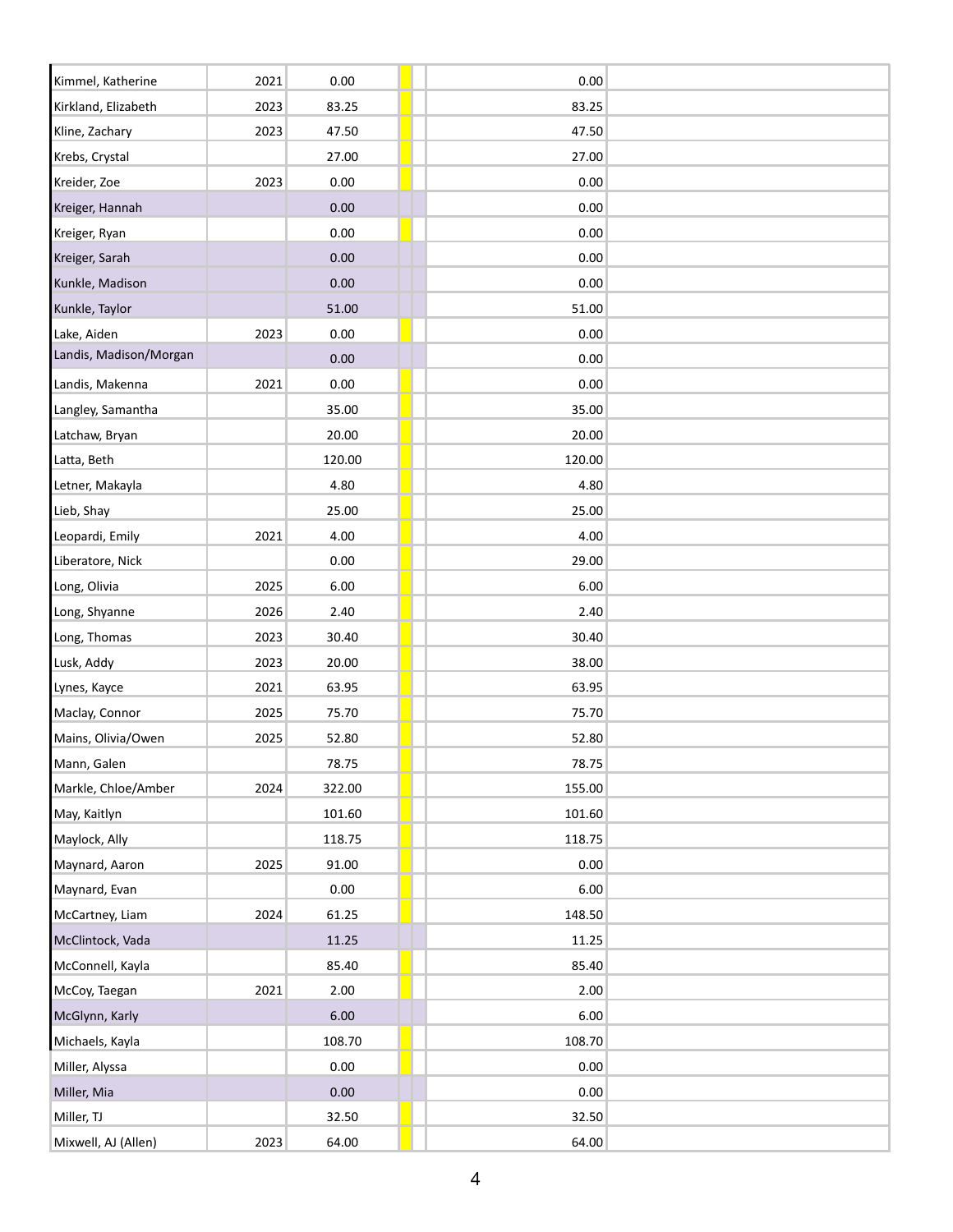| Mohler, Taylor         |      | 288.00   | 288.00 |  |
|------------------------|------|----------|--------|--|
| Moser, Ava             | 2021 | 74.40    | 74.40  |  |
| Moyer, Taeden          | 2023 | 0.00     | 6.00   |  |
| Mull, Kiera            | 2023 | 48.30    | 48.30  |  |
| Naugle, Ryan           |      | 32.20    | 32.20  |  |
| Nenninger, Alexis      | 2025 | 80.20    | 80.20  |  |
| Nick, Ryan             |      | 0.00     | 0.00   |  |
| Nick, Tyler            | 2021 | 0.00     | 0.00   |  |
| No name (tumblers)     |      | 7.60     | 7.60   |  |
| O'Haver, Nicolette     |      | 21.00    | 21.00  |  |
| Kylie Oyler            |      | 8.00     | 32.00  |  |
| Parker, Ryan           |      | 0.00     | 0.00   |  |
| Parrish, Jailyn        | 2024 | 35.80    | 35.80  |  |
| Patel, Mahi            | 2024 | 137.50   | 0.00   |  |
| Paylor, Faith          |      | 0.00     | 0.00   |  |
| Peterson, Milan        |      | 0.00     | 9.00   |  |
| Peterson, Paige        | 2024 | 53.20    | 53.20  |  |
| Plumley, Halia         |      | 38.40    | 38.40  |  |
| Prato, April           |      | 21.00    | 21.00  |  |
| Pressell, Jackie       |      | 15.20    | 15.20  |  |
| Purnell, Rebecca       | 2025 | 125.00   | 125.00 |  |
| Reyes, Daniel          | 2021 | 0.00     | 0.00   |  |
| Reyner, Allison        |      | 46.00    | 46.00  |  |
| Reynolds, Gabriella    | 2025 | 10.00    | 10.00  |  |
| Reynolds, Sasha        | 2025 | 26.00    | 26.00  |  |
| Reynolds, Vivian       |      | 7.60     | 7.60   |  |
| Rezenikov, Sophiya     | 2024 | 45.60    | 45.60  |  |
| Richards, Hailey       |      | 0.00     | 10.00  |  |
| Richardson, Keira      |      | 30.80    | 30.80  |  |
| Ring, Landen           |      | 53.20    | 53.20  |  |
| Ritter, Gretchen       | 2024 | 31.90    | 251.90 |  |
| Robinson, MacKenzie    |      | $0.00\,$ | 7.00   |  |
| Robbins III, Keith     |      | 62.70    | 62.70  |  |
| Rodgers, Ashley        | 2024 | 20.10    | 20.10  |  |
| Romano, Finley         |      | 35.20    | 35.20  |  |
| Rotz, Aiden            |      | 155.00   | 155.00 |  |
| Rubacha, Aunna/Repman  |      | 0.00     | 0.00   |  |
| Rudy, Grace/Braedon    | 2024 | 29.40    | 15.15  |  |
| Russell, Taylor        |      | 120.00   | 120.00 |  |
| Sanders, Aidan/Philip  | 2021 | 0.00     | 0.00   |  |
| Sanders, Mitchell      |      | 0.00     | 0.00   |  |
| Sargot, Aaron          |      | 10.50    | 10.50  |  |
| Saunders, Cathleen/Ron |      | $0.00\,$ | 6.00   |  |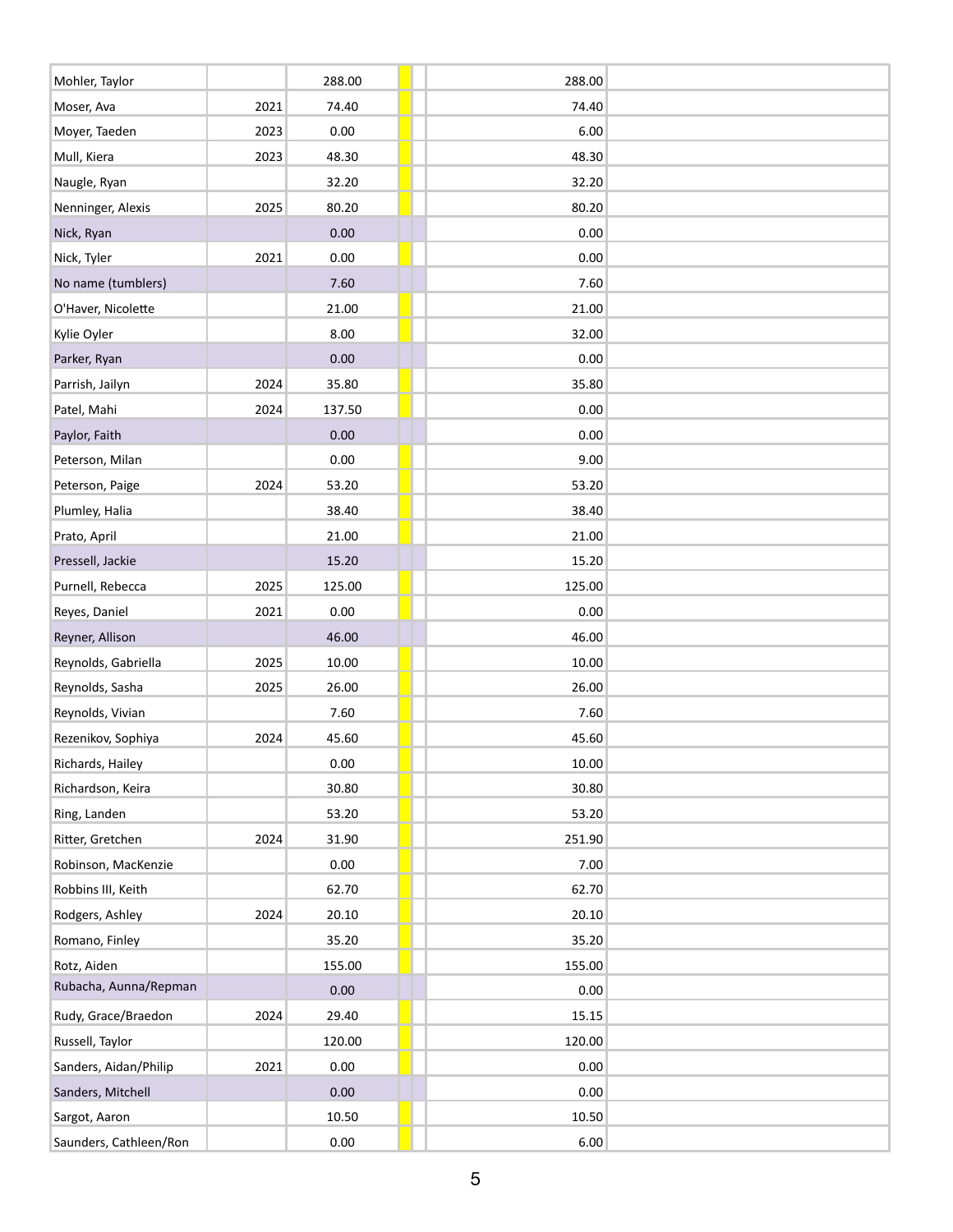| Sawyer, Conner        | 2021 | 202.25   | 202.25 |  |
|-----------------------|------|----------|--------|--|
| Secord, Ann           |      | 15.00    | 15.00  |  |
| Seltzer, Chris        | 2021 | 25.95    | 25.95  |  |
| Semke, Zack           | 2025 | 4.80     | 4.80   |  |
| Seymore, Samantha     | 2026 | 0.00     | 21.00  |  |
| Shaffer, Bella        | 2022 | 106.00   | 106.00 |  |
| Sheffer, Andrew       |      | 42.25    | 42.25  |  |
| Sheriff, Arabella     |      | 0.00     | 0.00   |  |
| Sheriff, Nicoli       |      | 27.15    | 27.15  |  |
| Sherman, Alex         | 2022 | 55.00    | 55.00  |  |
| Shindel, Carter       |      | 37.90    | 37.90  |  |
| Shirk, Carlie         | 2023 | 0.00     | 6.00   |  |
| Shuff, Adelyn         | 2027 | 7.60     | 7.60   |  |
| Shugart, Matthew      | 2025 | 40.00    | 40.00  |  |
| Signor, Aliyah        | 2024 | 31.50    | 31.50  |  |
| Silfee, Garrett       |      | 67.75    | 67.75  |  |
| Simmons, Catie        |      | 20.00    | 20.00  |  |
| Singer, Brandon/Jared |      | 26.50    | 76.00  |  |
| Singer, Tyler         |      | 0.00     | 0.00   |  |
| Slothower, Noah       |      | 7.60     | 7.60   |  |
| Smacher, Christian    | 2025 | 393.05   | 380.05 |  |
| Smith, Anita          |      | 0.00     | 0.00   |  |
| Smith, Jaycie         |      | 0.00     | 3.00   |  |
| Smith, Kendi          |      | 0.00     | 10.00  |  |
| Smith, Kiowa          |      | 158.70   | 158.70 |  |
| Smith, Taylor         |      | 48.40    | 48.40  |  |
| Smutsky, Emily        |      | 7.60     | 7.60   |  |
| Snyder, Ilyana        | 2024 | 78.75    | 78.75  |  |
| Sober, Lauren         | 2022 | 4.50     | 12.00  |  |
| Speicher, Erika       | 2021 | 130.50   | 130.50 |  |
| Spencer, Noah         |      | 21.00    | 21.00  |  |
| Sprigg, Julianna      | 2025 | 181.00   | 148.50 |  |
| StClair, Lucas        |      | 0.00     | 5.00   |  |
| Stalberger, Zoe       | 2024 | 88.20    | 88.20  |  |
| Staton, Jamie         |      | 0.00     | 0.00   |  |
| Stevenson, Janessa    | 2026 | 43.40    | 43.40  |  |
| Still, Ethan          |      | 15.00    | 15.00  |  |
| Stone, Ryan           | 2024 | $-30.70$ | 0.30   |  |
| Stone, Victoria       |      | 146.10   | 146.10 |  |
| Storm, Sierra         | 2021 | 36.35    | 3.85   |  |
| Strawser, Sierra      |      | 62.80    | 62.80  |  |
| Stricker, Frankie     | 2025 | 29.40    | 29.40  |  |
| Sullivan, Mason       |      | 71.20    | 71.20  |  |